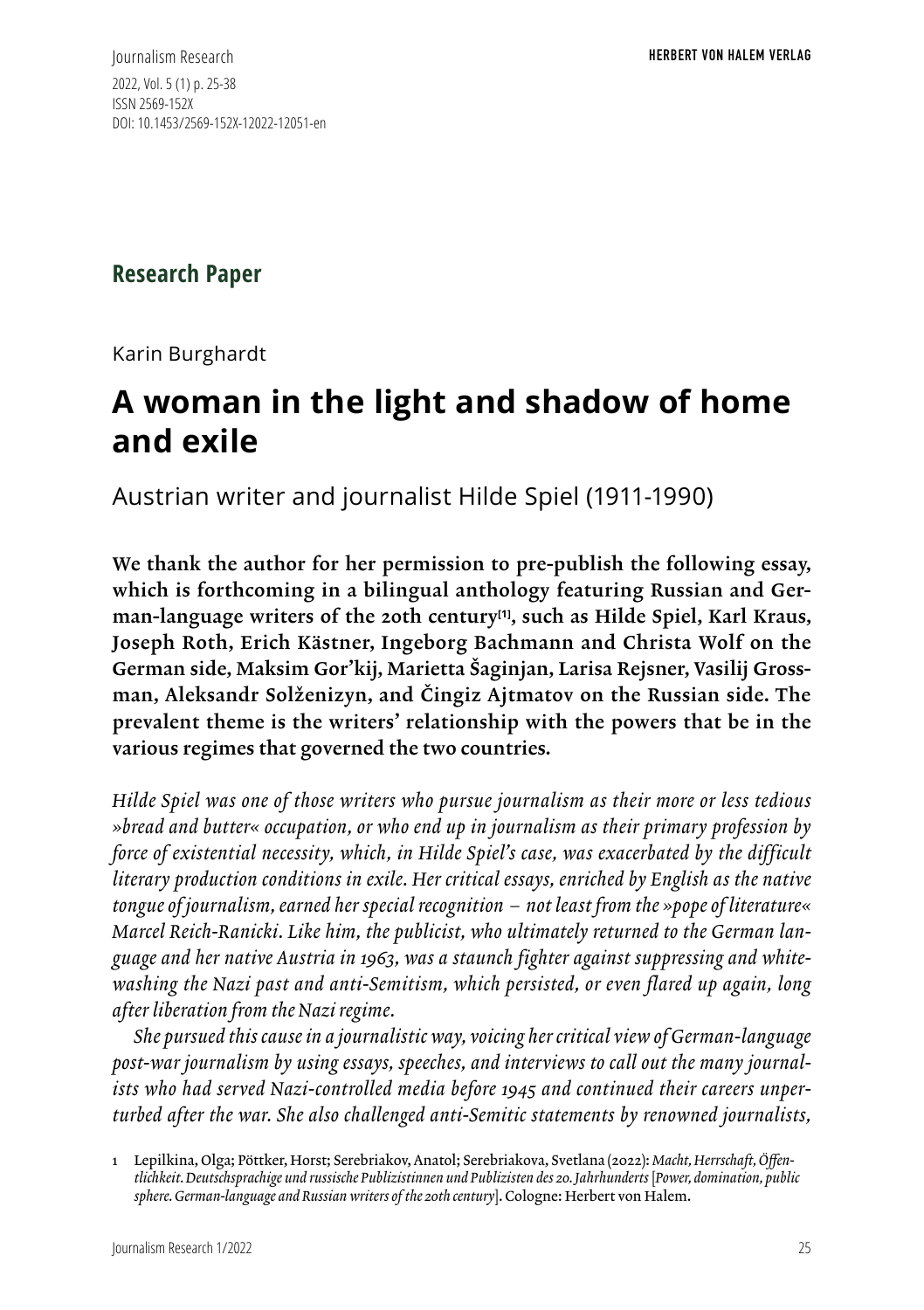*such as editor-in-chief of the* Salzburger Nachrichten *and legal philosopher René Marčic, who later had a journalism prize named after him. In a 1949 article, the latter wrote the following statement addressed to Hilde Spiel's husband Peter de Mendelssohn:* 

*»Those who mock God and prayer ... should not be surprised if ... they end up in a gas chamber one day. Mendelssohn and his ilk were the ones who conjured up the very world which then persecuted them.«***[2]**

*Hilde Spiel also produced literary works with recent historical or contemporary references, such as journalists' behavior under the Nazi regime and afterwards. One example is her play*  Anna und Anna*, which premiered in 1988 at Vienna's Burgtheater under the direction of Claus Peymann and shone a spotlight on the problematic practice called »inner emigration« or »camouflage«.***[3]** *She commented as follows:* 

*»In* Anna and Anna*, which is not a key piece – I didn't mean just one particular person, I wouldn't have wanted to do that under any circumstances – I processed certain external circumstances ... in a fictional character. For me, this character represents people who thought they were ... in some sort of inner exile; but who in truth supported the regime by daily subservience and as daily mouthpieces of the publicity the Third Reich relied on. They probably had to print a myriad of lies in the newspapers they worked for, without protest ... and yet they felt no need to take any further action on this resistance they felt against the regime. This strange kind of schizophrenia is something I have never understood, to this day, but it strikes me as quite characteristic of many people, not just in the media ....«***[4]** *(HPö)*

She was a driven woman – both by the times she was born into and by her own lofty ambitions. Young Hilde Spiel wanted to be a writer. »I'm twenty-four and I still haven't done anything to earn immortality« (Spiel 1989: 125), she wrote in her memoirs, even though by that time, she had already been ambitiously building her writing career. The young author's impressive literary record included more than forty stories and short stories, three novels, and two novellas.**[5]** Most of her stories and short stories, early heralds of her great talent, were printed in the *Neue Freie Presse*. When Hilde Spiel's first novel, *Kati auf der Brücke* (*Katie on the Bridge*, 1933), won a prestigious prize for young writers, the young woman felt she was »on the verge of a true literary existence« (Spiel 1989: 93). Her path could have continued on this trajectory, the course was all set for a literary career in Austria. But fate would have it otherwise: The Dollfuß regime and all its implications cast the first shadows on Hilde Spiel's life.

<sup>2</sup> Marčic, René: Strahlungen und Gegenstrahlungen. In: *Salzburger Nachrichten*, 23 December 1949, p. 22 (= Christmas supplement, p. 6).

<sup>3</sup> Cf. Pöttker, Horst (2002): Konformität – Opportunismus – Opposition. Zur Typologie von Verhaltensweisen im NS-Regime und danach. In: *medien & zeit*, 17(2-3), pp. 4-11.

<sup>4</sup> Hausjell, Fritz (1989): »Those were sentences that really rattled us to the core.« A conversation with journalist Hilde Spiel about the »Year of Reflection« 1988 and the controversial René Marčic Prize for Journalism. In: *medien & zeit*, 4(1), pp. 13-17, pp. 14f.

<sup>5</sup> For a summary of Hilde Spiel's early publications, see Strickhausen1996: 427ff., who recorded most of them bibliographically.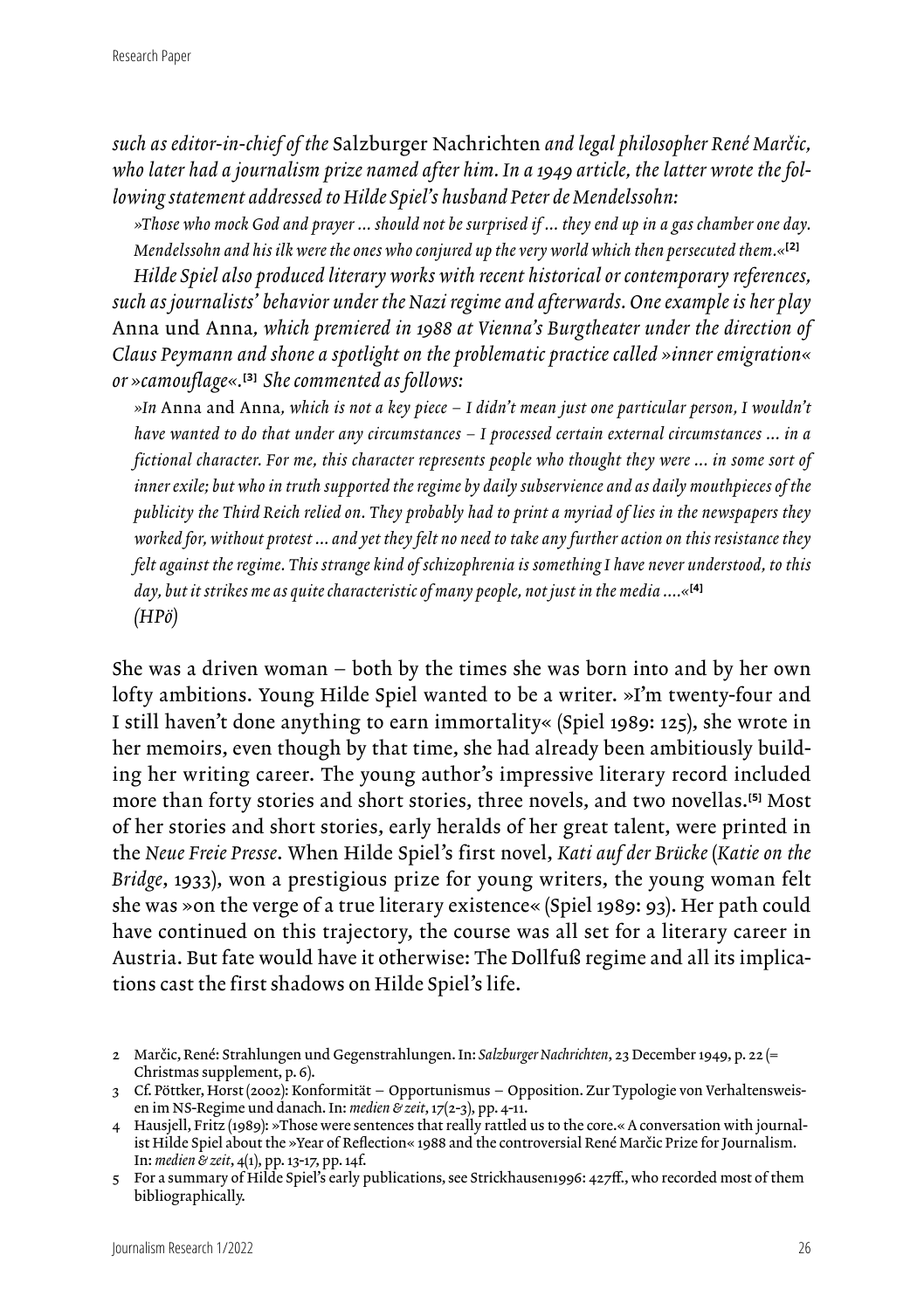#### Youth and studies in Vienna

Hilde Spiel was born in Vienna in 1911 as the only child of a Catholic family with Jewish roots. Both father and mother came from Jewish families but had converted to Catholicism. After elementary school, she attended and graduated from Eugenie Schwarzwald's High School for Women. Schwarzwald was to be the first influential figure of Spiel's life. The school was very modern and progressive by the standards of the time. Following the collapse of the Habsburg Monarchy, its mission was to instill in its students confidence in the future of the young Austrian Republic and a sense of cosmopolitanism (cf. Strickhausen 1996: 10ff.). Eugenie Schwarzwald, born in Polupanowka on the Russian border of the Habsburg Monarchy and raised in Czernowitz, was one of the first women to earn a university degree, which she completed in Zurich because women could not attend university in the capital of Vienna (cf. Spiel 1989: 56). In Vienna, she opened a school with the emancipatory creed: »Girls were supposed to learn everything that men knew« (Spiel 1989: 56).

Following in Schwarzwald's footsteps, Hilde Spiel studied philosophy, psychology, and ethnology at the University of Vienna, earning her doctorate in 1936 with a dissertation entitled »An attempt at a theory of representation in film«. Since Spiel's family was chronically »short of cash« (Spiel 1989: 90), the young woman financed her studies with student jobs, such as at Paul Felix Lazarsfeld's ›Economic Psychology Research Center‹ and as editor of a women's magazine (cf. Strickhausen 1996: 15ff.). Even at this early stage, she also wrote articles on cultural topics, reportages, travelogues, and reviews for various Austrian newspapers and magazines. Yet quantitively, the bulk of her work clearly consisted of literary texts (cf. Kiegler-Griensteidl 1999: 58ff.). In the same year she earned her doctorate, Hilde Spiel left Vienna to live in London with her husband, German journalist and writer Peter de Mendelssohn. She did not permanently return to her hometown until 1963.

### Commitment for democracy in a corporatist regime

In one of her essays entitled »I like living in Austria«, Hilde Spiel describes her motives for emigrating to England in 1936:

»I went into exile in 1936 because the corporatist regime made me nauseous [...]. That was not my world: A peasant pathos coupled with a willingness to scheme and make pacts with all sides, to pass Satan on the right, to willingly betray democracy rather than perish with it. Freedom was done for, and all that was left was a kind of sloppy bondage riddled with loopholes that I did not want to resort to« (Spiel 1981a: 17).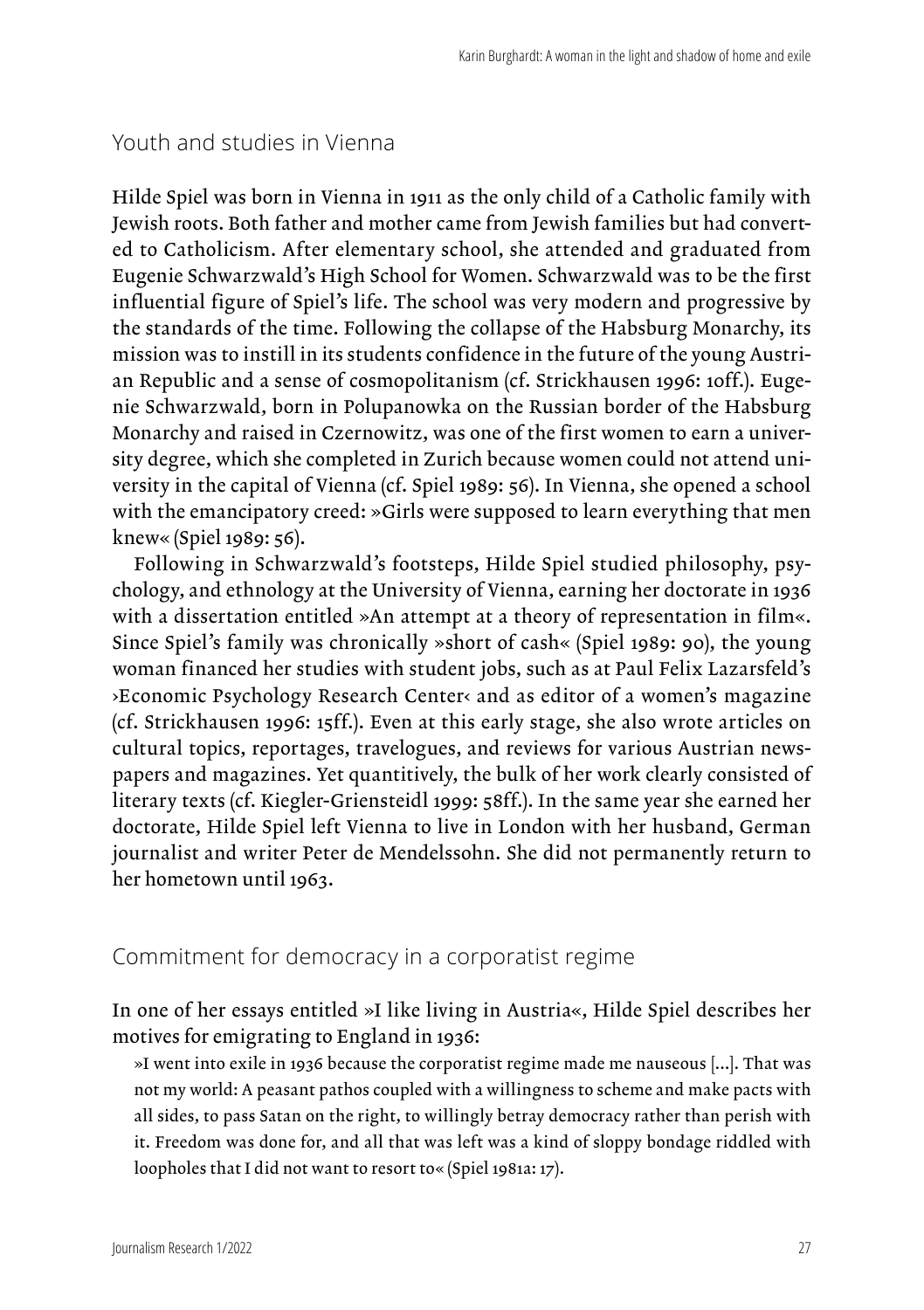Research Paper

Horrified and saddened, Hilde Spiel observed the Civil War in February 1934 as well as the slow emergence of the corporatist regime and its »distortion (..) into an imitation of the future Nazi regime« (Spiel 1992a: 35). And when Austrian Chancellor Schuschnigg and Hitler concluded their pact in the summer of 1936, Austria's annexation by Hitler's Germany was merely a matter of time (cf. Spiel 1992a: 35). The erosion of Austrian democracy, initially gradual, and Hitler's seizure of power in the neighboring country prompted Hilde Spiel to manifest her democratic political attitude in a formal, institutional setting. In 1933, she joined the Social Democratic Workers' Party (SDAP). She attended protest meetings against Nazi rule in Germany and right-wing political forces in Austria: »Nazis, storm troopers, home guards« (Spiel1989: 99). After the SDAP was banned, she became involved in the underground. Together with her parents' maid, a long-standing member of the Workers' Party, she collected addresses of families in need whose men had fallen in the Civil War and the bloody fights of 12 February 1934. They compiled entire lists of names of needy people, which were sent to emissaries of the British Labour Party. These envoys had come to Vienna at the behest of Hugh Gaitskell, a lecturer in Political Economy who lived in Vienna at the time. Their mission was to support like-minded people on the continent by providing immediate financial aid. This political commitment was not without risk for Hilde Spiel. As she served as a courier, Hilde Spiel narrowly escaped arrest when a woman nearby was searched while Spiel was on her way to university with a bag full of lists of names. It was not the first time she had dodged the regime's henchmen. After the February battles, a Heimwehr squad raided the ›Economic Psychology Research Center‹, arresting all of its employees. Hilde Spiel was saved by the lucky circumstance that she happened to be out of the office that day. Her colleagues were held in prison for weeks, some even for months (cf. Spiel: 98ff.). In this context, her decision to join the Social Democratic Workers' Party merits special attention. Despite the fact that becoming a member of an organized group made her »feel a slight shudder at the loss (.) (of her) individuality« (Spiel 1989: 99), she opted for this symbolic act of joining the SDAP and the practical commitment it entailed (cf. Spiel 1992a: 34). »I felt I had to do something to acknowledge who was my adversary« (Spiel 1992a: 34), she said, looking back in old age. Her joining the party was thus also an expression of the great importance and hopes that she and her entire generation had placed in the First Republic. At the same time, however, it was also an expression of protest and disappointment at the fact that the country's dawn of political freedom had been cut short by the Dollfuß government. For Hilde Spiel, Austrian democracy did not die with Austria's annexation by Hitler's Germany in 1938, but earlier, with the Civil War in February 1934 (cf. Spiel 1989: 102). In her memoirs, she reflects: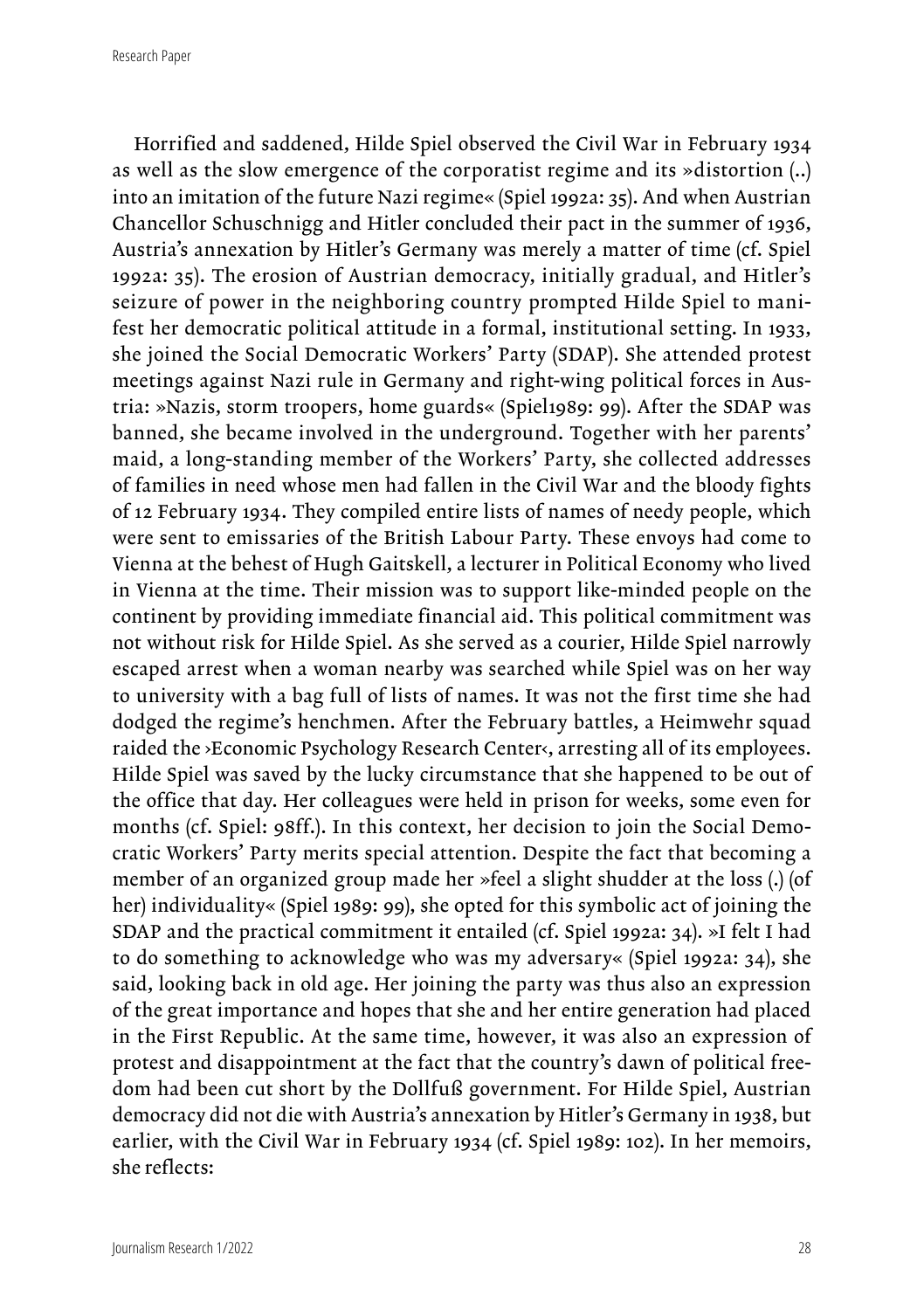»We wept that February. What happened four years later was horrific, but a foregone conclusion for anyone who would not close their eyes to reality« (Spiel 1989: 102).

## Victims of censorship: The Special Train

Within just a year after the Civil War, Hilde Spiel was unable to find a publisher for her second novel *Der Sonderzug* (*The Special Train*). Its quasi non-existent editorial history offers revealing insights into the political and cultural climate of the authoritarian corporatist state. The novel was rejected, first by Zsolnay Verlag, then also by her new publisher Ralph A. Höger, not for lack of literary merit, but because of its topical political references. The political constellations described in *The Special Train* echoed the Austrian situation and would certainly not have passed the censorship authorities of the corporatist state (cf. Strickhausen 1996: 78ff.). Hilde Spiel commented on the rejection of her novel many years later:

»The rejection of the novel [...] *The Special Train*, which revolved around the Paris February fights of 1934, was due to the political upheaval that occurred in Vienna at the same time following a short Civil War« (Spiel 1981b: 173).

Since February 1934, Austria's cultural scene suffered from limited publication opportunities, performance bans, censorship, and covertly anti-Semitic selection criteria (cf. Bolbecher 1995: 17). For Hilde Spiel, the implications of this cultural-political straightjacketing primarily meant a bitter setback for her hopes as a young, aspiring author. As a writer, the rejection of *The Special Train* was and remained »the greatest disappointment of my life« (Spiel 1989: 118). The publisher Zsolnay Verlag, however, also had other considerations for rejecting her manuscript. The publisher wanted to also sell on the German market, yet by that time, membership in the »Reichsschrifttumskammer« was already a mandatory requirement for publication in Germany – a prerequisite which Hilde Spiel with her Jewish heritage did not meet under National Socialist race laws (cf. Strickhausen1996: 78). Moreover, the publisher had already become a home for Austria's identitarian authors following the split of the P.E.N. Club in 1933 under the influence of the illegal Austrian NSDAP (see Amann 1996: 106). The political changes in the neighboring country cast their ominous shadows across the border, chilling the political and cultural climate in Austria. As a result of the National Socialist takeover of Germany, many Austrian artists, authors, and publicists lost a large part of their audience; many lost their livelihoods even before they emigrated (cf. Bolbecher 1995: 17). Hilde Spiel's later husband, Peter de Mendelssohn, managed to publish his book about minnesinger Oswalt von Wolkenstein in Austria, but only because he published under the pen name Carl Johann Leuchtenberg. In a bitter twist of irony, it was met with enthusiastic reviews by critics in Nazi Germany (cf. Spiel 1989: 117). Hilde Spiel's new publisher only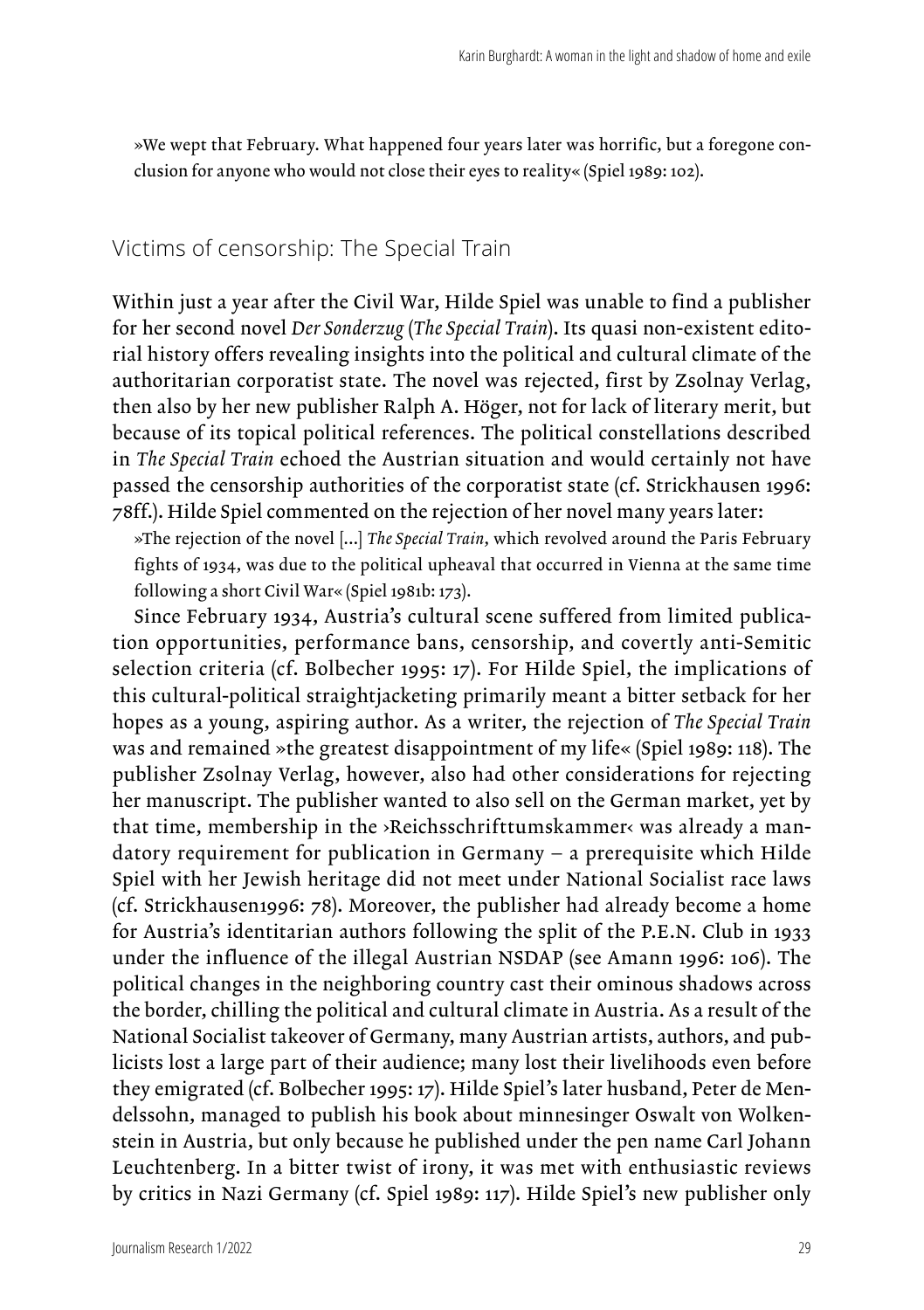agreed to a small project, a summer book whose profane title, *Verwirrung am Wolfgangsee* (*Confusion at Lake Wolfgang)*, on which the publisher insisted, immediately irked Spiel (cf. Spiel 1989: 119). Soon, she regretted having agreed to »the lightness the publisher wanted«, this »blarney without rhyme or reason« (Spiel 1989: 119), which she considered a betrayal of  $\gamma$ great literature $\langle$  (cf. Spiel 1989: 119). »The title made it sound more like an illustrated magazine, but I was in a bind, had to make money« (Spiel 1992a: 41), she later justified why she had consented to such trivial literature.

### Escape from collaborationism and anti-Semitisms

The book was the »first compromise, the first adaptation to the political conditions from which Hilde Spiel sought to escape when she chose exile« (Strickhausen 1996: 78f.). In retrospect, Hilde Spiel calls the corporatist regime a »blurry, fuzzy time« (Spiel 1989: 103).

 She found herself drawn ever deeper into this moral quagmire. She even had an affair with a fascist, finding herself on forays in Viennese nightlife amongst the new ruling elite (cf. Spiel 1989: 120f.). This »process of blurring, of slow but inevitable corruption«, the »fear of myself changing« (Spiel 1989: 114) ultimately forced Hilde Spiel to leave Austria. The young woman obviously felt the danger of becoming a mindless follower. That's what she wanted to escape: the danger of making ever more and ever greater concessions, like her lighthearted summer book. But dangers also lurked elsewhere. Hilde Spiel watched supporters of the banned National Socialist party, which continued to operate from the underground, committing small acts of terror around the university; time and again, there were attacks on Jewish students, some of them bloody. Hilde Spiel was deeply affected by the murder of Moritz Schlick, a philosophy professor whom she held in high esteem, which the anti-Semitic press immediately exploited as an act of hostility against Jews (cf. Spiel 1989: 103ff.). Even though she does not explicitly mention it in her memoirs, the young woman had to feel that her Jewish heritage could make her a potential victim of such crimes any day. In summary, the political changes in her homeland clearly began to inhibit Hilde Spiel's development as a writer (cf. Neunzig 1999: 25). After *Confusion at Lake Wolfgang* was published, Hilde Spiel did not publish another book in Austria for many years. Her novel *The Special Train* remains unpublished to this day (!), apart from a few excerpts.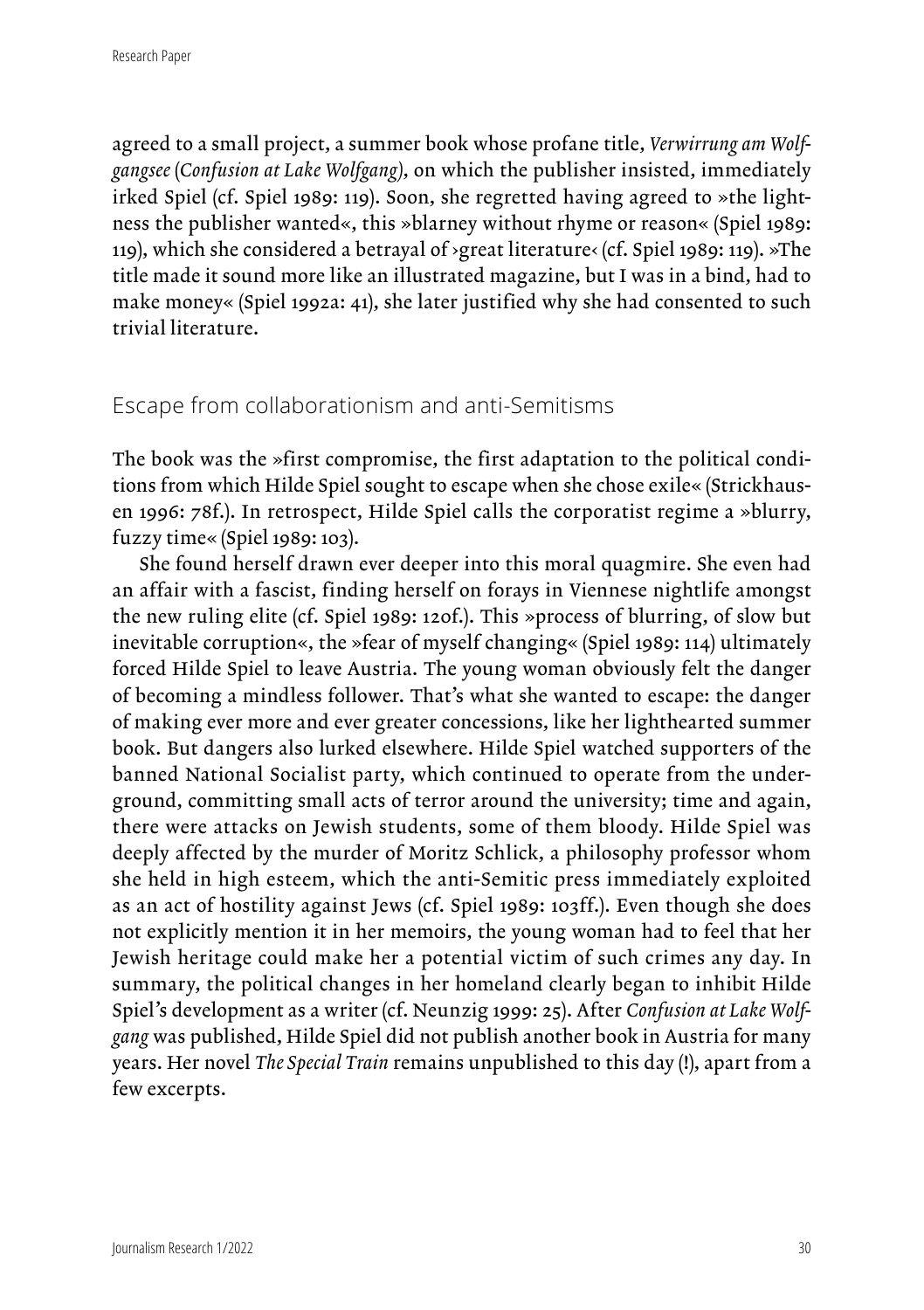## Writing in a foreign language

From the fall of 1936, Hilde Spiel lived in London with her husband. The initially voluntary choice to live in England turned into exile when the National Socialists seized power in Austria in 1938. The difficult work conditions for a writer, which Hilde Spiel had already suffered in corporatist Austria, became even worse in English exile, albeit in a different form. The greatest challenge for Hilde Spiel, as for all exiled authors, was the language. The foreign country with its unfamiliar language rendered Spiel's main tool, her German language, utterly useless. Exiled authors were »cheated out of the capital they brought with them« (Spiel 1976a: 39). That is why the young woman eagerly set out to learn English. »It was unclear how Hitler's Reich would end [...] and it would have been a mistake to rigidly stick with German only.« (Spiel 1992a: 41) Switching languages was unavoidable, not least because of the slim chances for exiled authors to get published in England. There were neither exile publishers, as was the case in the Netherlands (Allert de Lange, Querido) or Sweden (Beermann-Fischer), at least until these countries fell under Nazi occupation (see Wiemann 1998: 20ff.), nor was there a German-reading public (cf. Tergit 1973: 135). The lack of publishing opportunities also encouraged Spiel to turn to journalism. From May 1941 to April 1943, Hilde Spiel wrote editorials, mostly book reviews, for the exile publication *Die Zeitung* (cf. Strickhausen 1996: 430). Getting published by an English publishing house likely largely depended on the *>right* choice of material. Reviewers preferred historiographical, political, and autobiographical works, as well as novels with current political references (cf. Strickhausen 1992: 370ff.), as Hilde Spiel found out with her Vienna-based novel *The Fruits of Prosperity*, which was rejected by English publishers. »I would probably have written many novels had it not been for the problem that the English were not interested in what I found interesting«, she later said (Spiel 1981c: 407).

## English role models

As she appropriated English as a literary language, Hilde Spiel was inspired by contemporary British authors such as W. H. Auden, Stephen Spender, or Virginia Woolf, as well as English newspapers and magazines such as *The Observer*, *Sunday Times*, *Listener*, *The New Statesman and Nation*, and *Time and Tide*, whose editorial team consisted of women (cf. Spiel 1989: 155f.). To Hilde Spiel, the essayists of these publications – Desmond Shawe-Taylor, James Agate, or young Philip Toynbee – were »models of critical and contemplative writing« (Spiel 1989: 156). From the great masters of the English essay – English writer Charles Lamb (1775-1834), who is considered the inventor of the essay, William Hazlitt, or Walter Pater -,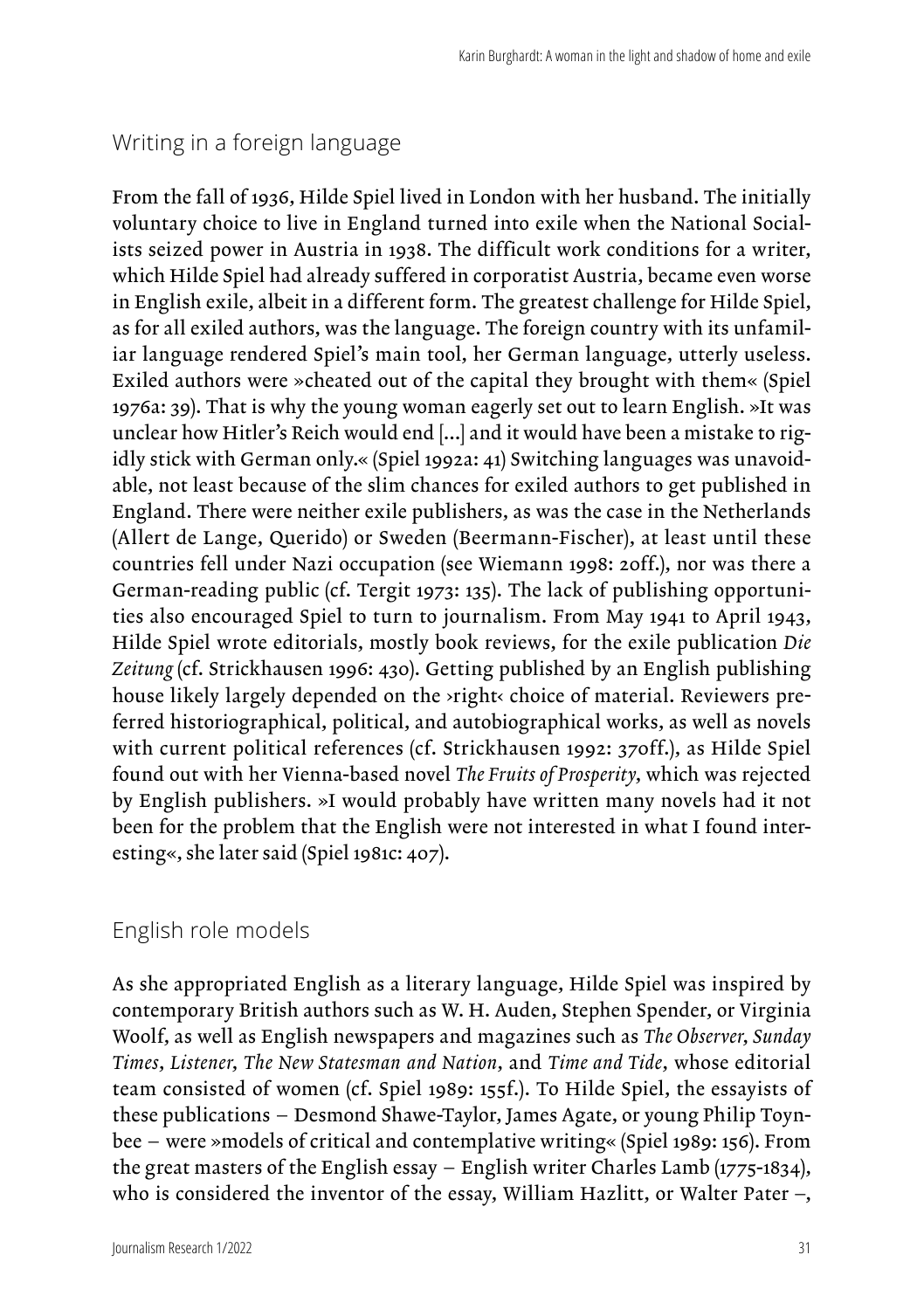Hilde Spiel learned »that simplicity does not equal simplistic, brief does not mean shallow, and transparency is the result of a long process of crystallization« (Spiel 1989: 157). An essential aspect of Hilde Spiel's switch to English is that it fundamentally redefined her relationship with and use of her German mother tongue. Through her English exile, she learned »how to really use German« (Spiel 1992b: 78). She also adopted the descriptive, pictorial, and transparent elements that are considered linguistic virtues in English, as well as »a certain reluctance for abstraction, into which German tends to fall so easily« (Spiel 1972: 94), later using those elements to enrich her native-language writing (cf. Spiel 1972: 94). The necessity to acquire a foreign language thus led her to reinvent her mother tongue as a work tool, which expressed itself most strongly in her German essay writing.

## Discovering the essay

From 1940/41, Hilde Spiel wrote her first English-language book – the aforementioned Vienna novel *The Fruits of Prosperity*, which she finished around 1943. In a letter to exiled Austrian lyricist Theodor Kramer, she complained about the laborious process of its creation: »I am making very slow progress because I am writing it in English, and it takes me a month to write ten pages« (Spiel 1995: 15). To the author's great disappointment, however, no British publisher was willing to print the book (cf. Schramm 1999: 70 and Neunzig 1999: 26). It did not appear until 1981 in Hilde Spiel's own German translation (cf. Spiel 1986a: 293). The lack of interest in *The Fruits of Prosperity* on the part of English publishers made Spiel largely abandon literary writing. According to the author, it »kept me from working as a fiction writer, which was, after all, my original goal« (Spiel 1981c: 407). After this setback, she moved on to writing essays in English. In a great, unexpected success for Hilde Spiel (cf. Spiel 1992a: 41.), *The New Statesman* published her essay on Henri Alain-Fournier's novel *Le grand Meaulnes* in the highly prestigious section ›Books in general‹ in 1944 (cf. Schramm1999: 70). However, her gigs for *The New Statesman* remained very sporadic and limited. Four more of her articles appeared in 1946, but she was only able to place a total of three articles in the years up to 1952 (cf. Strickhausen1996: 430). Nevertheless, it started a development that was to continue in her work for German-language papers. The need to write in the foreign language English steered Hilde Spiel toward the small form, the essay. In a television interview a few years before her death, she conceded that it was far easier to learn the art of feuilletonistic essay writing (cf. Spiel 1986b). On writing in a foreign language, she said:

»This light, witty, concise English way of writing about things is easier to pick up than the artistic form of expression that conveys the things themselves: Immigrants will often find themselves unable to access formats that require intuitive and individual power of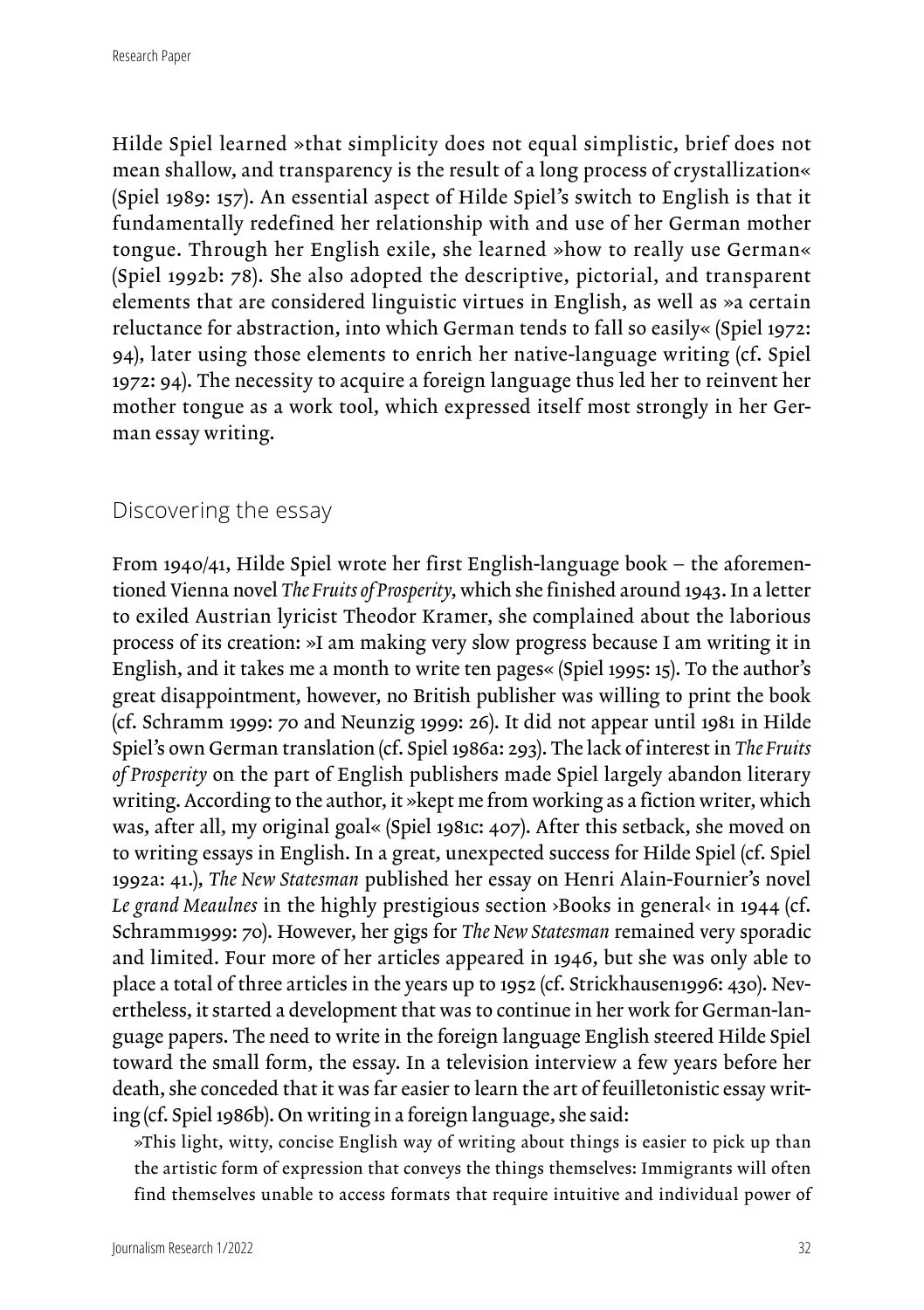language, that require the writer to be aware of the deepest layers of dormant images and thoughts« (Spiel 1992b: 77f.).

Hilde Spiel's more or less involuntary transition from narrative to essayistic writing can thus be seen as a direct consequence of her exile situation. Other exiled authors such as Ernst Bornemann or Hilde Spiel's husband, Peter de Mendelssohn, underwent similar developments in their foreign-language exile (vgl. Strickhausen 1996: 280).

#### The path to becoming a freelance journalist

But other, external conditions also favored Hilde Spiel's path to journalism. From September 1947 to May 1948, she wrote theater reviews for the Berlin edition of the daily newspaper *Die Welt*. This, too, was a twist of fate. Her husband Peter de Mendelssohn was involved in rebuilding the press infrastructure as a British-American press officer in post-war Berlin. His mission was, among other things, to identify politically untainted German journalists to start new newspapers. In August 1947, Mendelssohn became the first editor-in-chief of *Die Welt* and appointed his wife as theater critic. Hilde Spiel's work set new accents for the press as well as for the stage. She also wrote film reviews, book reviews, and various other cultural articles (cf. Siebenhaar 1999: 88ff.). This was the first extended trial period for Hilde Spiel as a journalist, during which she began to leverage her English influences. For the first time, Hilde Spiel's theater reviews blended her Austrian and English style, pairing the light, yet stringent English touch with Austrian grace and musicality (cf. Langenbucher 2000: 361). Hilde Spiel described her stint in Berlin and the resulting reorientation to the German-speaking world as a »switchboard of fate«, since she and her husband »were (re)absorbed by the German language, by the German world, whether we wanted it or not, and (.) never quite (found) our way) back into the realm of the British« (Spiel 1989: 234). It was a reimmersion and reintegration into the world of the mother tongue, which was not without consequences. Immediately after her return to London, Hilde Spiel began setting up a ›syndicate for cultural reports from London< (cf. Spiel 1990: 114). From then on, she contributed articles to a number of newspapers, weeklies, and radio stations in former West Germany, Austria, Switzerland, Belgium, and the Netherlands on all cultural events in the British capital as a freelance journalist (cf. Strickhausen1999: 96). These included such respected papers as the *Berliner Tagesspiegel*, the *Zürcher Weltwoche* and the *Süddeutsche Zeitung* (cf. Simhofer 1998: 87ff.). From the fall of 1952, Hilde Spiel also reported on the Salzburg Festival (cf. Strickhausen 1999: 96ff.).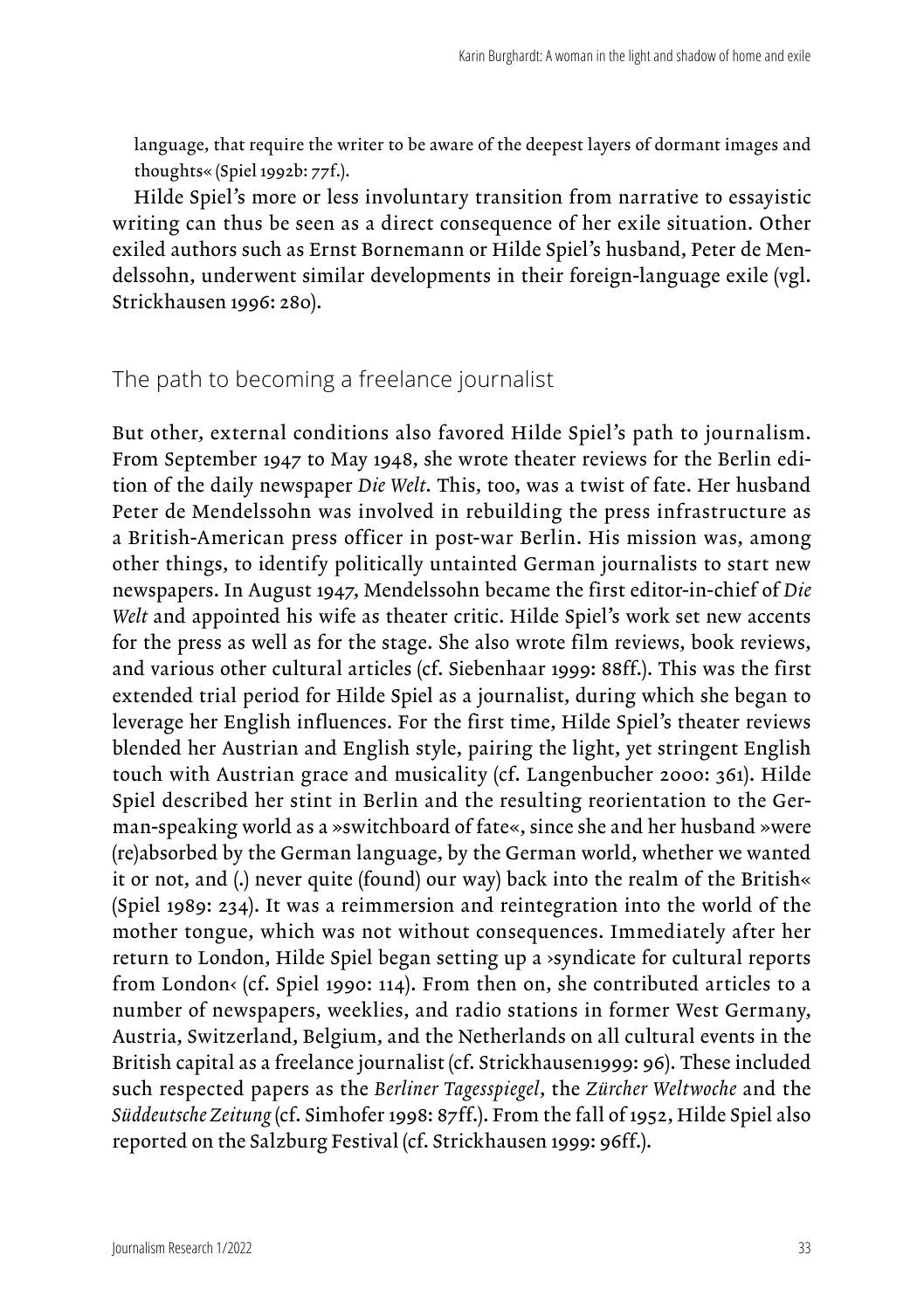## Mother tongue as the only home

Hilde Spiel felt hat life in exile, and especially bilingual life, made her »the product of schizophrenia« (Spiel 1972: 93). Shortly after the end of the war, she felt the call of her homeland and used her status as a journalist to travel to Vienna as a ›war correspondent‹ for the *New Statesman* in January 1946 (cf. Schramm 1999: 69ff.). This partially painful reunion with her homeland set in motion the »slow process(es) of disengagement from the English-speaking world« (Spiel 1968: 154) and anticipated the later return to Austria, which, as Hilde Spiel emphasized, was ultimately »inevitable« (Spiel 1968: 154). Her stint in Vienna was followed by a trip to Berlin, but Hilde Spiel continued to live in England for a long time afterwards, all the while writing primarily in German. As for many other exiles, the German language had become the only home they had left after losing their physical homeland (cf. Spiel 1972: 94). For them, regaining their mother tongue was a »gift; I never stopped being happy about it« (Play 1972: 93f.). This is also why, from 1946 onwards, she turned back to her German mother tongue and developed an almost exclusively German-language essayistic oeuvre.

#### »I'm drowning in a sea of newspaper words.«

She had switched languages once again, but retained the presentational format of essays, which she had successfully acquired and tested in England. Although she did write another book, the English-language exile novel *The Darkened Room* (1961), her major literary project was an approximately 500-page historical biography in German, *Fanny von Arnstein oder die Emanzipation. Ein Frauenleben an der Zeitenwende 1758-1818* [*Fanny von Arnstein or the emancipation: A women's life during changing times 1758- 1818*] (1962). The fact that she wrote these and many other books parallel to her vast journalistic activity and prolific translation work reveals the great ambition that drove Hilde Spiel's writing career throughout her life. Her promising literary beginnings in Vienna never left her. Throughout her life, Hilde Spiel was accompanied by this conflict between the tedious, time-consuming and, in her mind, inferior daily rut of journalism on the one hand, and her ambitions as a fiction writer, which was relegated to the sidelines by her journalistic workload. She felt as if she were drowning »in a sea of newspaper words« (Spiel 1976b: 254). Moreover, she always suffered from the fact that her journalistic work earned her incomparably more respect and recognition than her literary output. Literary critic Marcel Reich-Ranicki, for example, never tired of singing the praises of Hilde Spiel as an essayist, while he found little artistic merit in her literary work (cf. Reich-Ranicki 1998: 92). He did, however, recognize the literary quality and literary rank of her journalistic essays, in which he detected »the temperament of a narrator« (Reich-Ranicki 1998: 31). However, it is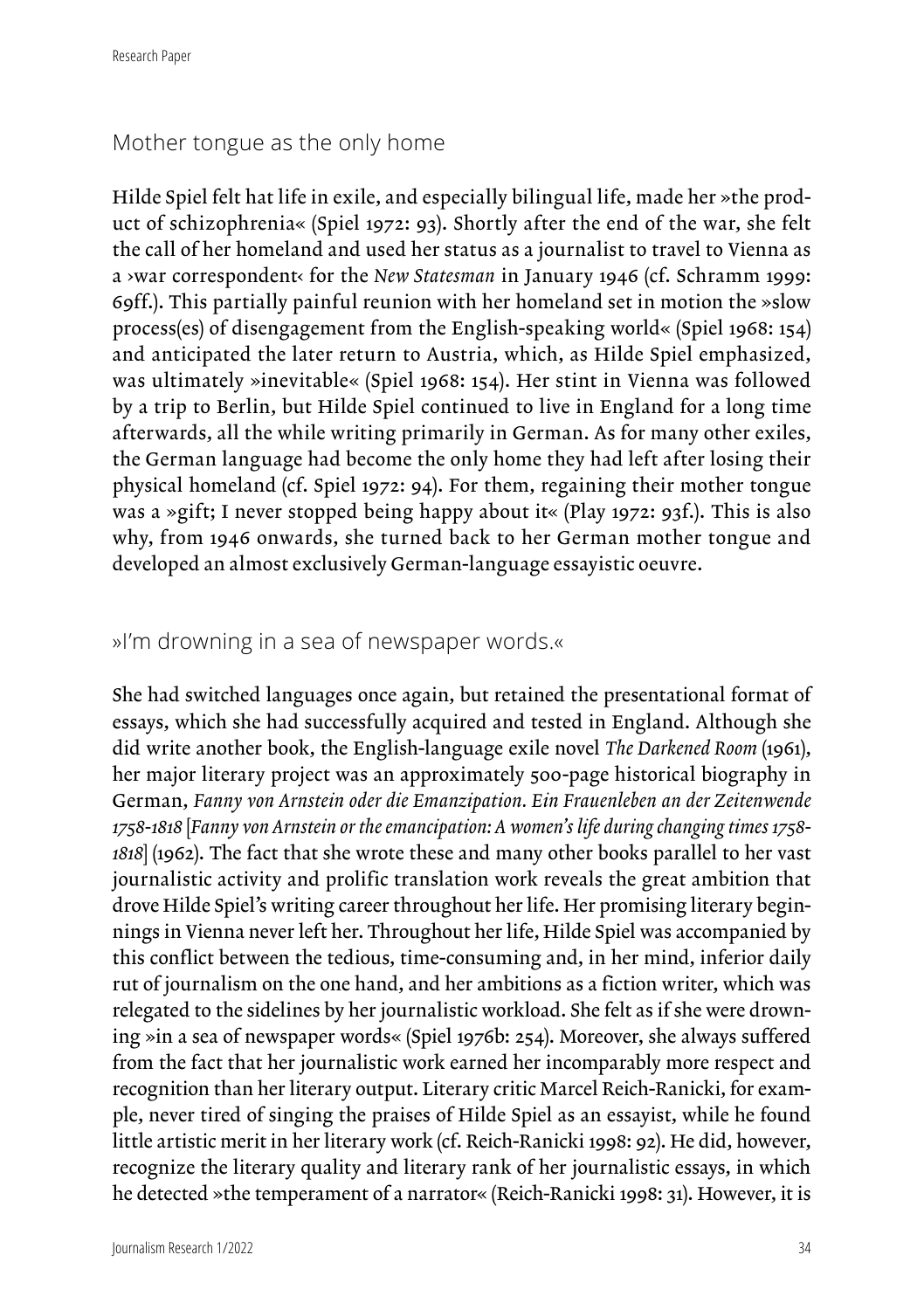precisely this fusion of Hilde Spiel's literary and journalistic talents that makes her journalistic work so great. Time and again, she succeeded in making complicated aesthetic, literary, or philosophical issues transparent to her readership, just as she had learned from her English role models. Journalism benefits greatly from such crisscrossing between genres (cf. Langenbucher 2000: 360ff.). Her »powerful language, intellectual clarity, and keen observation« (Langenbucher 2000: 360) could have also afforded Hilde Spiel a career in literature.

Exile and its consequences...

Hilde Spiel's unexpected great success as an English-language essayist made this genre >stick with her<, also, and especially, in terms of her native German writing. The combination of a new form of presentation, the essay, and her reinvented, anglicized use of the German language proved to be a great asset to Hilde Spiel's writing. This >schizophrenic condition<, the feeling of being torn, which the change of language had triggered in her, ultimately inevitably led her back to her mother tongue. In summary, the new language of her exile, which led her to discover the essay as a form of linguistic expression, and the switch back to her German mother tongue, facilitated by both inner conflict and as external conditions, such as her stint in Berlin, were the driving factors that propelled Hilde Spiel's development into a journalist during her exile. Moreover, the synthesis of Austrian and English influences gave her a unique writing style that made Hilde Spiel the undisputed, multi-award-winning master of the essay. Given the limitations of language as a means to describe the world, Hilde Spiel describes the great enrichment that bilingualism afforded her:

»Each fabric of words [...] is a different kind of filter through which to obtain a distillate of reality. It can't be more than that. But those who sift reality not only through one, but through several filters, ultimately obtain the finest and purest essence« (Spiel 1992b: 78).

## About the author

Burghardt, Karin, Mag.a phil., studied journalism and communication science and German philology at the University of Vienna and the Free University of Berlin with a focus on practical journalism. She is a freelance editorial assistant at the leading Austrian news magazine *profil*. For her Master's thesis, she conducted an in-depth examination of Austrian writer and publicist Hilde Spiel. Burkhardt has been living near Graz (Austria) since 2016.

#### Translation: Kerstin Trimble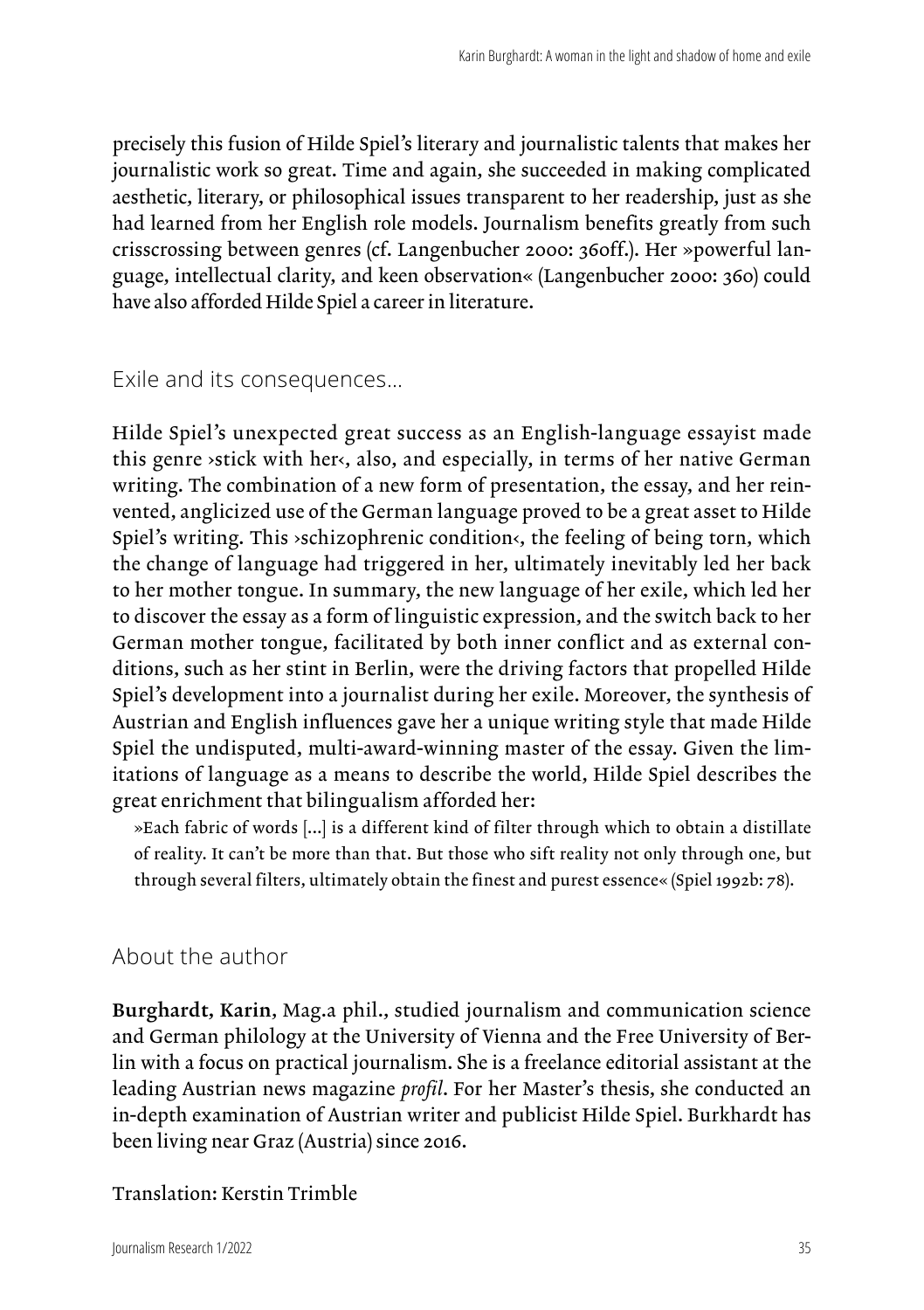## References

- Amann, Klaus (1996): *Zahltag. Der Anschluss österreichischer Schriftsteller an das Dritte Reich*. Frankfurt/M.
- Bolbecher, Siglinde (1995): Exilbedingungen und Exilkultur in Großbritannien. Eine Einführung. In: Bolbecher, Siglinde; Kaiser, Konstantin (eds.): *Literatur und Kultur des Exils in Großbritannien*. Vienna, pp. 17-27.
- Durzak, Manfred (ed.) (1973): D*ie deutsche Exilliteratur 1933-1945*. Stuttgart
- Frühwald, Wolfgang; Schieder, Wolfgang (eds.) (1981): *Leben im Exil. Probleme der Integration deutscher Flüchtlinge im Ausland 1933-1945*. Hamburg (= Historische Perspektiven Bd. 18).
- Kiegler-Griensteidl, Monika (1999): Alles muss seinen Ort haben und seine Zeit. Hilde Spiels publizistische Anfänge in Vienna (1929-1936). In: Neunzig, Hans A.; Schramm, Ingrid (eds.): *Hilde Spiel: Weltbürgerin der Literatur*. Vienna, pp. 58-68.
- Langenbucher, Wolfgang R. (2000): Intellektualismus als Journalismus. Oder: Vom »Brotberuf« der Hilde Spiel. In: Kreisky, Eva (ed.): *Von der Macht der Köpfe. Intellektuelle zwischen Moderne und Spätmoderne*. Vienna, pp. 349-364.
- Maimann, Helene (1981): Sprachlosigkeit. Ein zentrales Phänomen der Exilerfahrung. In: Frühwald, Wolfgang; Schieder, Wolfgang (eds.): *Leben im Exil. Probleme der Integration deutscher Flüchtlinge im Ausland 1933-1945*. Hamburg (= Historische Perspektiven Bd. 18), pp. 31-38.
- Neunzig, Hans A.; Schramm, Ingrid (eds.) (1999): *Hilde Spiel: Weltbürgerin der Literatur*. Vienna.
- Neunzig, Hans A. (1999): Die sinnliche Wahrnehmung der Welt. Hilde Spiel als Erzählerin. In: Neunzig, Hans A.; Schramm, Ingrid (eds.): *Hilde Spiel: Weltbürgerin der Literatur.* Vienna, pp. 23-32.
- Reich-Ranicki, Marcel (1998): *Über Hilde Spiel*. Munich.
- Schramm, Ingrid( 1999): »Rückkehr nach Vienna« Hilde Spiel als Nachkriegs-Korrespondentin. In: Neunzig, Hans A.; Schramm, Ingrid (eds.): *Hilde Spiel: Weltbürgerin der Literatur*. Vienna, pp. 69-79.
- Seuter, Harald (ed.) (1981): *Die Feder, ein Schwert? Literatur und Politik in Österreich*. Graz.
- Siebenhaar, Klaus (1999): Ich in Klammern. Hilde Spiel als Theaterkritikerin der Welt im Nachkriegs-Berlin. In: Neunzig, Hans A.; Schramm, Ingrid (eds.): *Hilde Spiel: Weltbürgerin der Literatur*. Vienna, pp. 87-95.
- Simhofer, Doris (1998): Hilde Spiel Journalistin wider Willen und ihre Ambivalenz zwischen ›Brotberuf‹ und literarischer Berufung. Vienna, phil. Diss.
- Spiel, Hilde (1968): *Rückkehr nach Vienna. Tagebuch 1946*. Munich.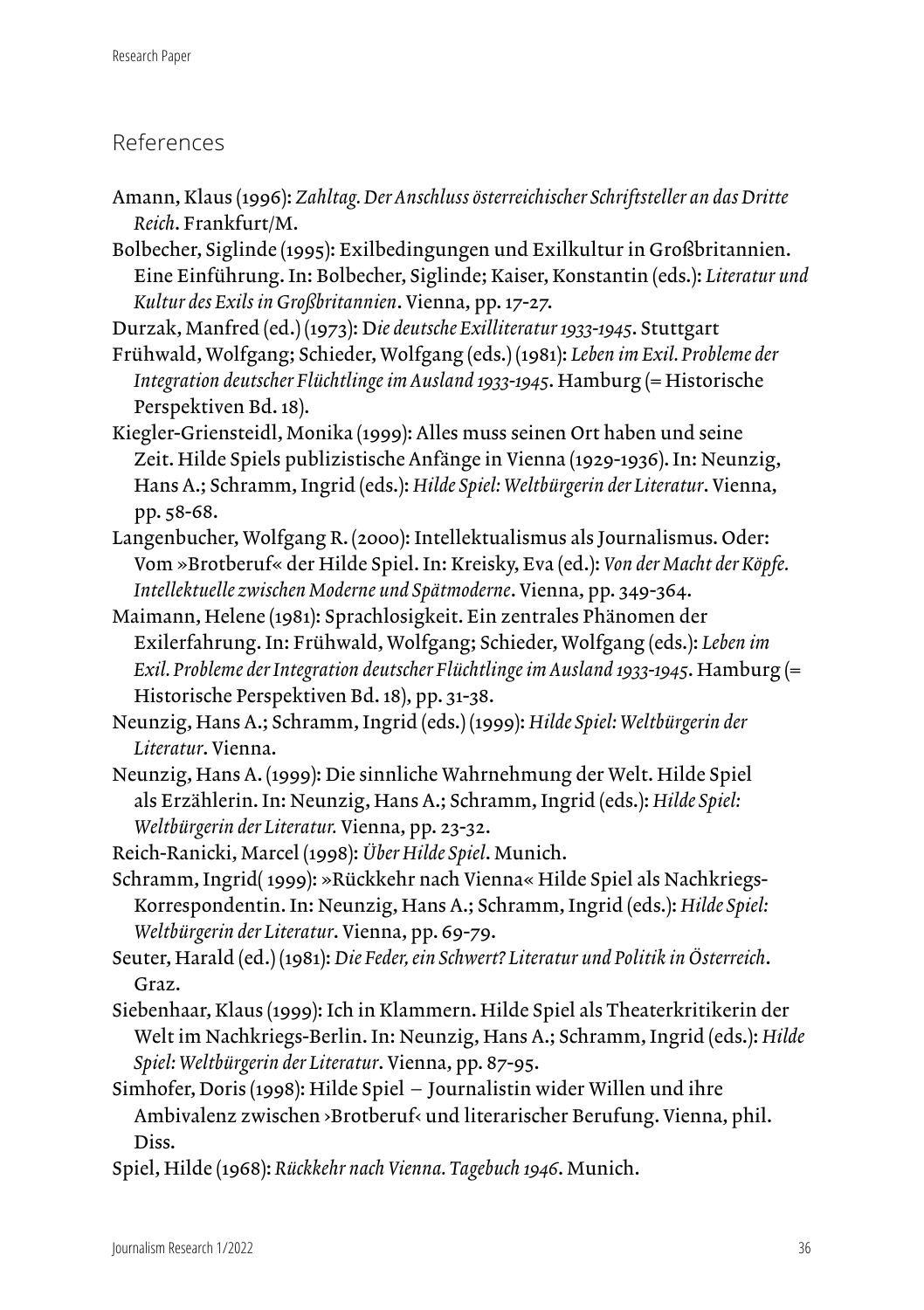- Spiel, Hilde (1972): (Vorstellung.) In: *Jahrbuch der Deutschen Akademie für Sprache und Dichtung*, pp. 93-94.
- Spiel, Hilde (1976a): Psychologie des Exils. In: Spiel, Hilde: *Kleine Schritte. Berichte und Geschichten*. Munich, pp. 27-47.
- Spiel, Hilde (1976b): Preisgabe. In: Spiel, Hilde: *Kleine Schritte. Berichte und Geschichten.* Munich, pp. 251-254.
- Spiel, Hilde (1981a): *In meinem Garten schlendernd*. *Essays*. Munich.
- Spiel, Hilde (1981b): Kafka, Flaubert und das elfenbeinerne Dachkämmerchen. In: Seuter, Harald (ed.): *Die Feder, ein Schwert? Literatur und Politik in Österreich*. Graz, pp. 170-175.
- Spiel, Hilde (1981c): *Österreicher im Exil. Großbritannien 1938-1945. Eine Dokumentation. Herausgegeben vom Dokumentationsarchiv des österreichischen Widerstandes*. Vienna, pp. 406-407.
- Spiel, Hilde (1984): Sprachrohr der abweichenden Meinung. In: Spiel, Hilde: *Englische Ansichten. Berichte aus Kultur, Geschichte und Politik*. Stuttgart, pp. 161-164.
- Spiel, Hilde (1986a): »Exil und Rückkehr. Hilde Spiel im Gespräch.« Gespräch mit Hartmut Krug, 07.09.1985 in St. Wolfgang. In: Neue Gesellschaft für Bildende Kunst Berlin (eds.) : *Kunst im Exil in Großbritannien 1933-1945.* Berlin, pp. 289-295.
- Spiel, Hilde (1986b): Ingeborg Wurster im Gespräch mit Hilde Spiel, ZDF, 30 November 1986.
- Spiel, Hilde (1989): *Die hellen und die finsteren Zeiten. Erinnerungen 1911-1946*. Munich.
- Spiel, Hilde (1990): *Welche Welt ist meine Welt? Erinnerungen 1946-1989*. Munich
- Spiel, Hilde (1992a): Die Grande Dame. Gespräch mit Anne Linsel in der Reihe »Zeugen des Jahrhunderts«. ed. by Ingo Hermann. Göttingen.
- Spiel, Hilde (1992b): Das vertauschte Werkzeug. In: Spiel, Hilde: *Das Haus des Dichters. Literarische Essays, Interpretationen, Rezensionen*. ed. by Hans A. Neunzig, Munich, pp. 73-78.
- Spiel, Hilde (1995): *Briefwechsel*. ed. by Hans A. Neunzig, Munich.
- Strickhausen, Waltraud (1989): Im Zwiespalt zwischen Literatur und Publizistik. Deutungsversuch zum Gattungswechsel im Werk der Exilautorin Hilde Spiel. In: Koebner, Thomas (ed.): *Publizistik im Exil und andere Themen*. Munich, pp. 166- 183.
- Strickhausen, Waltraud (1992): Schreiben in der Sprache des Anderen. Eine Vorstudie zu den Publikationsmöglichkeiten und der Wirkung englischsprachiger Exilwerke in Großbritannien. In: Sevin, Dieter (ed.): *Die Resonanz des Exils. Gelungene und misslungene Rezeption deutschsprachiger Exilautoren.* Amsterdam (= Amsterdamer Publikationen zur Sprache und Literatur Bd. 99), pp. 369-382.
- Strickhausen, Waltraud (1996): *Die Erzählerin Hilde Spiel oder »Der weite Wurf in die Finsternis«*. New York, Vienna u. a.